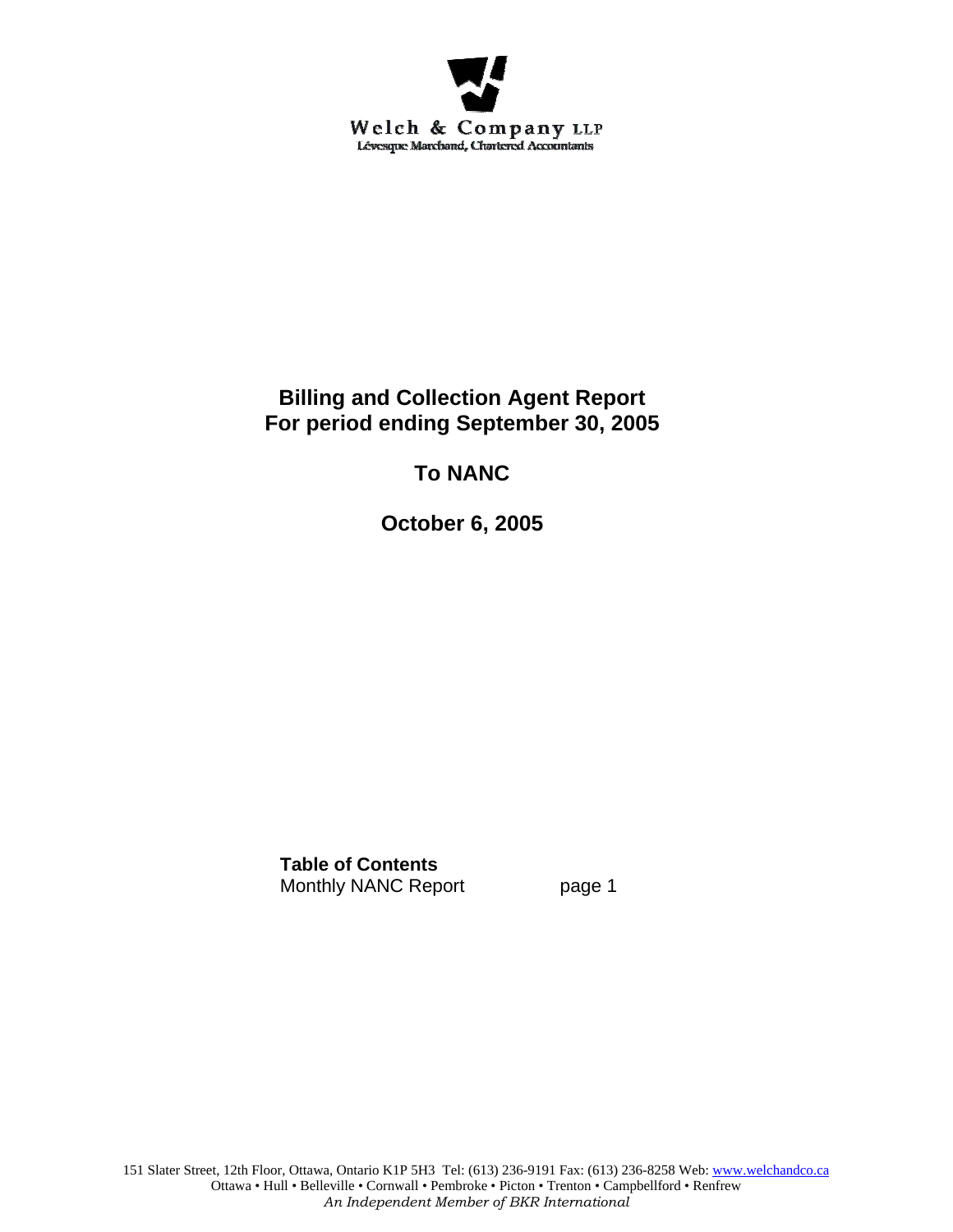## **NANPA FUND STATEMENT OF FINANCIAL POSITION September 30, 2005**

| <b>Assets</b>                                              |            |           |
|------------------------------------------------------------|------------|-----------|
| Cash Balance in bank account                               | \$         | 71,023    |
| Dreyfus Government Cash Management Fund                    |            | 8,123,000 |
| Receivable from US Carriers                                | 124,533    |           |
| Receivable from Canada                                     | 5,863      |           |
| Receivable from Caribbean countries                        | 4,274      |           |
| Receivables forwarded to FCC for collection (Over 90 days) | 45,614     |           |
| Allowance for uncollectible accounts                       | (127, 200) | 53,084    |
| Interest receivable                                        |            | 21,366    |
| <b>Total assets</b>                                        |            | 8,268,473 |
| Less: Accrued liabilities (see below for makeup)           |            | 1,994,594 |
|                                                            |            |           |
| <b>Fund balance</b>                                        | \$         | 6.273.879 |

## **Makeup of Accrued Liabilities** (see following page for additional details)

| Welch and Company LLP - Aug & September          | 39,800.00    |
|--------------------------------------------------|--------------|
| <b>NEUSTAR Pooling 1K Block Pooling Expenses</b> | 1,263,324.20 |
| <b>NEUSTAR Admin Expenses</b>                    | 475,199.45   |
| Data Collection Agent - USAC                     | 45.316       |
| Data Collection Agent - NECA                     | 954          |
| Carrier audits                                   | 140.000      |
| Fund audit                                       | 30,000       |
|                                                  | 1,994,594    |

**\*\*\*\*\*\*\*\*\*\*\*\*\*\*\*\*\*\*\*\*\*\*\*\*\*\*\*\*\*\*\*\*\*\*\*\*\*\*\*\*\*\*\*\*\*\*\*\*\*\*\*\*\*\*\*\*\*\*\*\*\*\*\*\*\*\*\*\*\*\*\*\*\*\*\*\*\***

### **Other items of note**

In September 2005, the Dreyfus Government Cash Management Fund earned a rate of return of 3.094%.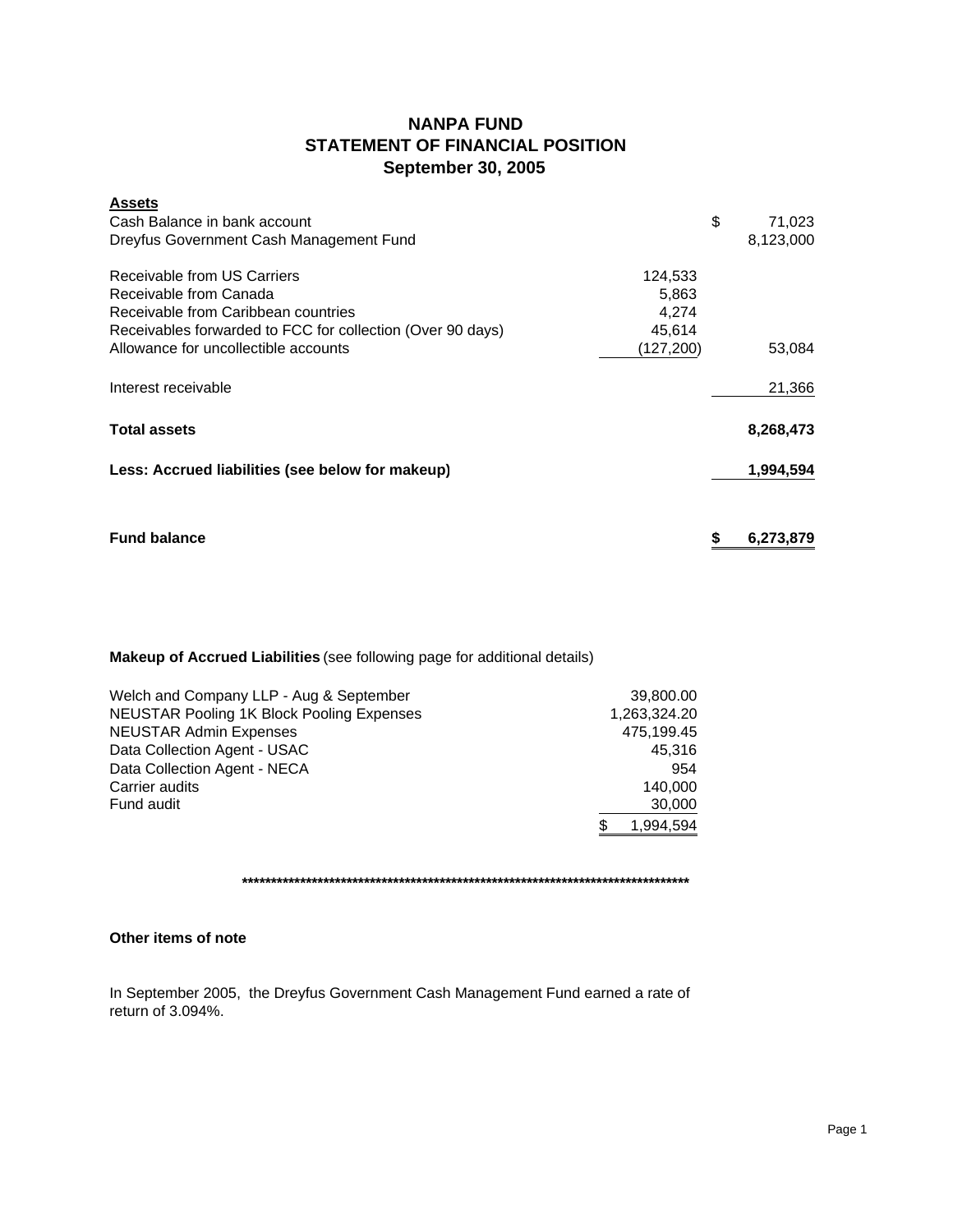#### **NANPA FUND FORECASTED STATEMENT OF CHANGES IN FUND BALANCEOCTOBER 2004 TO SEPTEMBER 2006**

|                                               |            | Actual<br>Oct 2004 - Sept |                 |                                   |                        |                 |                 |                 |                 |                 |                 |                 |                        |                        |
|-----------------------------------------------|------------|---------------------------|-----------------|-----------------------------------|------------------------|-----------------|-----------------|-----------------|-----------------|-----------------|-----------------|-----------------|------------------------|------------------------|
|                                               |            | 2005                      | Oct-05          | Nov-05                            | Dec-05                 | Jan-06          | Feb-06          | Mar-06          | Apr-06          | May-06          | <b>Jun-06</b>   | Jul-06          | Aug-06                 | Sep-06                 |
| Revenue<br><b>International Contributions</b> |            |                           |                 |                                   |                        |                 |                 |                 |                 |                 |                 |                 |                        |                        |
| Canada<br>Caribbean countries                 | (1)<br>(1) | 73,977<br>13,692          | 5,863           | 5,863<br>$\overline{\phantom{a}}$ | 5,863                  | 5,863           | 5,863           | 5,863           | 5,863           | 5,863<br>$\sim$ | ٠<br>ж.         | 5,863<br>13,692 | 5,863                  | 5,863                  |
| <b>Total International Contributions</b>      |            | 87,669                    | 5,863           | 5,863                             | 5,863                  | 5,863           | 5,863           | 5,863           | 5,863           | 5,863           | ٠               | 19,555          | 5,863                  | 5,863                  |
| Domestic Contributions - US carriers          | (1)        | 2,685,921                 | 51,409          | 51,409                            | 51,409                 | 51,409          | 51,409          | 51,409          | 51,409          | 51,409          | ٠               | 6,819,100       | 51,409                 | 51,409                 |
| Interest income                               | (2)        | 193,552                   | 10,000          | 10,000                            | 10,000                 | 10,000          | 10,000          | 10,000          | 10,000          | 10,000          | 10,000          | 10,000          | 10,000                 | 10,000                 |
| <b>Total revenue</b>                          |            | 2,967,142                 | 67,272          | 67,272                            | 67,272                 | 67,272          | 67,272          | 67,272          | 67,272          | 67,272          | 10,000          | 6,848,655       | 67,272                 | 67,272                 |
| <b>Expenses</b><br>NANPA Administration       | (3), (7)   | 1,380,559                 | 143,209         | 119,835                           | 119,835                | 119,835         | 119,835         | 119,835         | 119,835         | 119,835         | 119,835         | 118,456         | 118,456                | 118,456                |
| 1K Block Pooling Administration               | (3), (6)   | 2,982,887                 | 305,191         | 305,191                           | 305,191                | 305,191         | 305,191         | 305,191         | 305,191         | 305,191         | 305,191         | 305,191         | 305,191                | 305,191                |
| <b>Carrier Audits</b>                         | (8)        | 140,000                   |                 |                                   |                        |                 |                 |                 |                 |                 | 700,000         |                 |                        |                        |
| <b>Billing and Collection</b>                 |            |                           |                 |                                   |                        |                 |                 |                 |                 |                 |                 |                 |                        |                        |
| <b>NBANC Billing</b>                          |            | 29,861                    |                 |                                   | $\sim$                 |                 |                 |                 |                 |                 |                 |                 |                        |                        |
| Welch & Company LLP<br>Data Collection Agent  | (3)<br>(4) | 252,311<br>32,636         | 19,900<br>8,333 | 19,900<br>8,333                   | 19,900<br>8,333        | 19,900<br>8,333 | 19,900<br>8,333 | 19,900<br>8,333 | 19,900<br>8,333 | 19,900<br>8,333 | 19,900<br>8,333 | 19,900<br>8,333 | 19,900<br>8,333        | 19,900<br>8,333        |
| Annual Operations Audit                       | (5)        | 45,759                    |                 |                                   |                        |                 |                 |                 |                 |                 | 45,000          |                 |                        |                        |
| Bad debt expense                              | (9)        | 82,455                    |                 |                                   |                        |                 |                 |                 |                 |                 |                 |                 |                        |                        |
| <b>Total expenses</b>                         |            | 4,946,468                 | 476,633         | 453,259                           | 453,259                | 453,259         | 453,259         | 453,259         | 453,259         | 453,259         | 1,198,259       | 451,880         | 451,880                | 451,880                |
| Net revenue (expenses)                        |            | 1,979,326) (              | 409,361) (      | 385,987) (                        | 385,987) (             | 385,987) (      | 385,987) (      | 385,987) (      | 385,987)        | 385,987) (      | 1,188,259)      | 6,396,775       | 384,608) (             | 384,608)               |
| Opening fund balance                          |            | 8,253,205                 | 6,273,879       | 5,864,518                         | 5,478,532              | 5,092,545       | 4,706,558       | 4,320,572       | 3,934,585       | 3,548,598       | 3,162,611       | 1,974,353       | 8,371,128              | 7,986,520              |
| <b>Closing fund balance</b>                   |            | 6,273,879                 | 5,864,518       | 5,478,532                         | 5,092,545              | 4,706,558       | 4,320,572       | 3,934,585       | 3,548,598       | 3,162,611       | 1,974,353       | 8,371,128       | 7,986,520              | 7,601,913              |
| Fund balance makeup:                          |            |                           |                 |                                   |                        |                 |                 |                 |                 |                 |                 |                 |                        |                        |
| Contingency                                   |            | 1,000,000                 | 1,000,000       | 1,000,000                         | 1,000,000              | 1,000,000       | 1,000,000       | 1,000,000       | 1,000,000       | 1,000,000       | 1,000,000       | 1,000,000       | 1,000,000              | 1,000,001              |
| Surplus                                       |            | 5,273,879                 | 4,864,518       | 4,478,532                         | 4,092,545<br>5.092.545 | 3,706,558       | 3,320,572       | 2,934,585       | 2.548.598       | 2,162,611       | 974,353         | 7.371.128       | 6,986,520<br>7.986.520 | 6,601,912<br>7,601,913 |
|                                               |            | 6,273,879                 | 5,864,518       | 5,478,532                         |                        | 4,706,558       | 4,320,572       | 3,934,585       | 3,548,598       | 3,162,611       | 1,974,353       | 8,371,128       |                        |                        |

(1) The US carrier contributions for the period from July 2005 to June 2006 is based upon actual billings in June 2005. The International carrier revenue is based on actual for 2005/06.

#### **Assumptions: Reconciliation of Forecast to Budget**

| (1) The US carrier contributions for the period from July 2005 to June 2006 is based upon actual billings in June 2005.                                                           | Forecasted fund balance at June 30/06 - contingency                                  | 1,000,000 |
|-----------------------------------------------------------------------------------------------------------------------------------------------------------------------------------|--------------------------------------------------------------------------------------|-----------|
| The International carrier revenue is based on actual for 2005/06.                                                                                                                 | Additional revenue due to higher contribution base than estimated on initial billing | 54.061    |
| The contributions for July - September 2006 are based on 2005/06 funding budget.                                                                                                  | Interest earned over estimate                                                        | 49,585    |
| (2) Interest income projections are estimates                                                                                                                                     | Additional billings April - September                                                | 115,658)  |
| (3) The expenses for the NANPA Administration and Welch & Company LLP are based on contracts in force.                                                                            | Late filing fees for Form 499A                                                       | 75,500    |
| The expenses for Pooling Administration is based on contracts in force until June 2006. July 2005 expense is based on the last year of the expired contract.                      | Carrier audit for 2004/05 not expended                                               | 560,000   |
| (4) The expense for the Data Collection Agent is based on the 2005/06 budget.                                                                                                     | Bad debts                                                                            | 82,455)   |
| (5) \$30,000 has been accrued for the annual operations audit that will be conducted in October/November 2005. The cost of this audit has not been negotiated. Amount recorded is |                                                                                      |           |
| based on prior year.                                                                                                                                                              | Data Collection fees (2004/05) not expended                                          | 25,395    |
| (6) The October forecasted amount includes the forecasted monthly billing of \$305,191                                                                                            | NANPA administration (2004/05) not expended                                          | 11.571    |
| (7) The October forecasted amount includes the forecasted monthly billing of \$119,835 plus the cost of approved change orders of \$23,374                                        | 1K Block Pooling (2004/05) not expended                                              | 359,699   |
| (8) The budget allowed \$700,000 for 16 carrier audits, of which 6 are either done or in progress. FCC indicated that only 3 are completed and the cost will be                   |                                                                                      |           |
| approximately \$140,000                                                                                                                                                           | Other                                                                                | 36,655.00 |
| (9) The allowance covers all accounts considered potentially uncollectible at September 30, 2005. This will be covered by the contigency allowance.                               | Anticipated fund balance at June 30/06                                               | 1.974.353 |